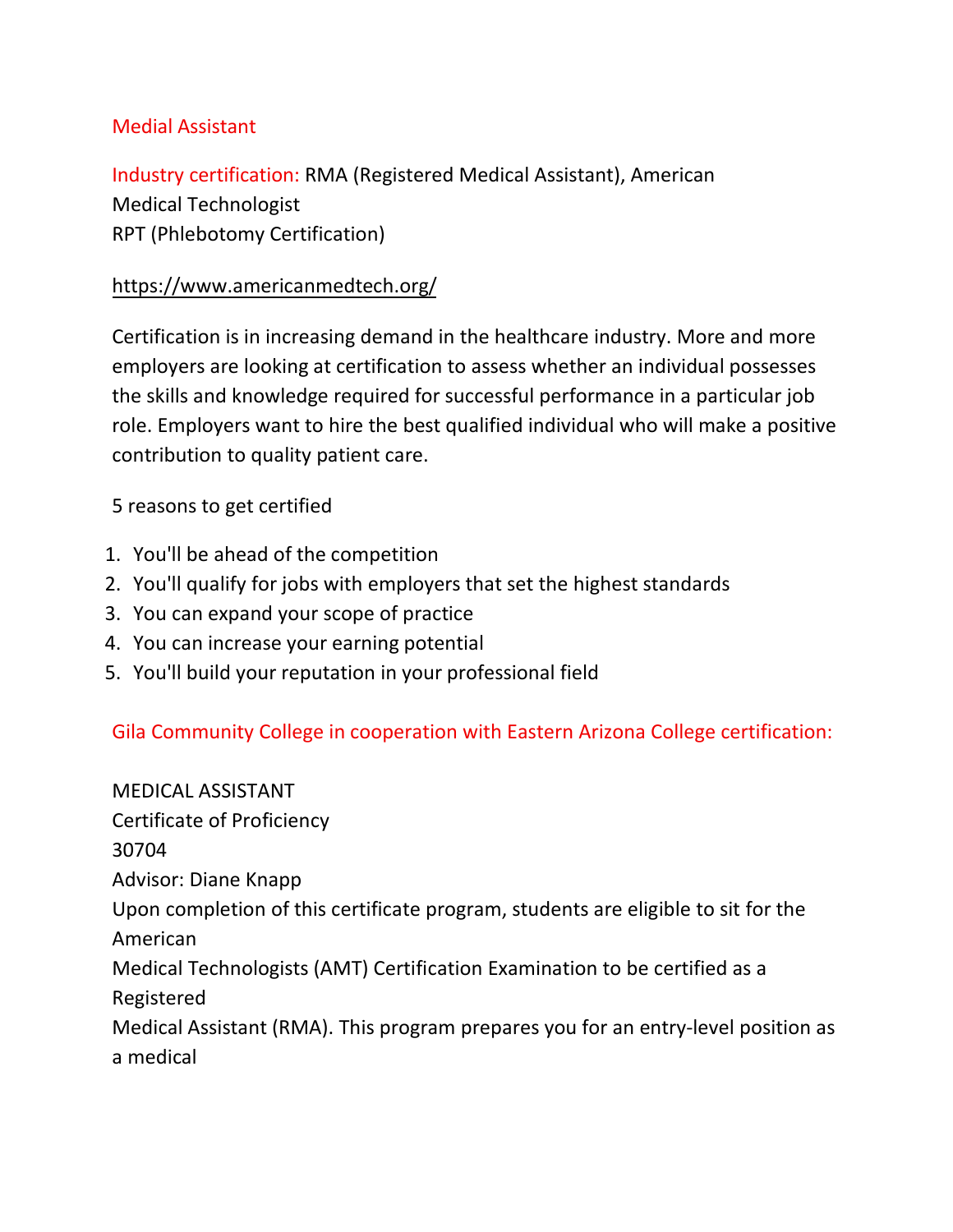assistant. Emphasis is on preparation to perform both clerical duties and clinical duties in

a medical office.

Courses in the program may require vaccinations or other medical tests. See course

descriptions for additional information. Students will be required to complete a minimum of

160 clinical hours in a health clinic.

Curriculum Requirements

HCE 100 Basic Health Care Concepts and Skills OR

NUR 100 Nursing Assistant 4 or 6 credits

HCE 101 Basic Life Support OR

EMT 122 First Aid and CPR 2 credits

HCE 112 Medical Terminology 2 credits

HCE 114 Math for Medications OR

HCE 116 Medical Dosage Calculations 2 credits

HCE 130 Medical Assisting: Administrative Competencies 4 credits

HCE 160 Medical Assisting: Clinical Competencies 6 credits

HCE 170 Medical Assisting: Externship 4 credits

HCE 171 Introduction to Pharmacology 3 credits

HCE 186 Phlebotomy and Clinical Laboratory 2 credits

HCE 190 Human Body in Health and Disease 4 credits

Total Curriculum Requirements 33 to 35 credits

Curriculum Related Requirements

Select 3 to 5 credits from the following courses:

BUS 251 Human Relations 3 credits

CMP 101 Introduction to Computers OR

CMP 103 Introduction to Computer Based Systems 3 credits

HCE 156 Science for Allied Health 4 credits

HCE 180 Patient Care Technician 4 credits

HCE 188 Electrocardiogram 2 credits

PSY 101 Introduction to Psychology 3 credits

Total Minimum Certificate Requirements 38 credits

In order to obtain this certificate you must: